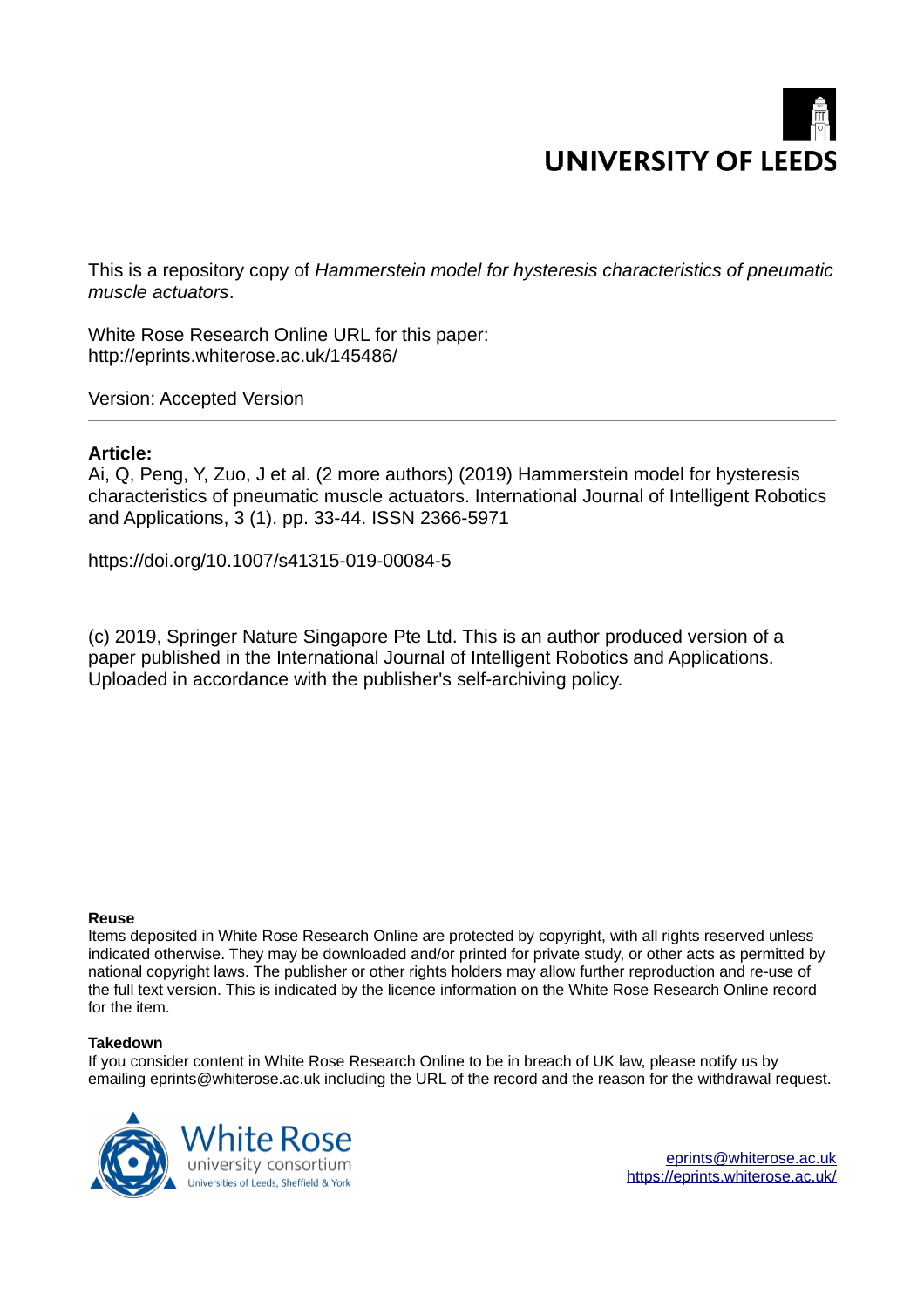## Hammerstein Model for Hysteresis Characteristics of Pneumatic Muscle Actuators

Qingsong Ai<sup>1</sup>, Yuan Peng<sup>1</sup>, Jie Zuo<sup>1</sup>, Wei Meng<sup>1,2\*</sup>, Quan Liu<sup>1</sup>

<sup>1</sup>School of Information Engineering, Wuhan University of Technology, 122 Luoshi Road, Wuhan, China

<sup>2</sup>School of Electronic and Electrical Engineering, University of Leeds, LS2 9JT, Leeds, United Kingdom

Abstract—As a kind of novel compliant actuators, pneumatic muscle actuators (PMAs) have been recently used in wearable devices for rehabilitation, industrial manufacturing and other fields due to their excellent actuation characteristics such as high power/weight ratio, safety and inherent compliance. However, the strong nonlinearity and asymmetrical hysteresis cause difficulties in implementing accurate trajectory control for robots actuated by PMAs. In this paper, a method for hysteresis modeling of PMA based on Hammerstein model is proposed, which introduces the BP neural network into the hysteretic system. In order to overcome the limitation of BP neural network's single-valued mapping, an extended space input method is adapted while the Modified Prandtl-Ishlinskii model is applied to characterize the hysteretic phenomenon. A conventional PID control is implemented to track the trajectory of PMA with and without the feed-forward hysteresis compensation based on Hammerstein model, and experimental results validate the effectiveness of the designed model which has the advantages of high precision and easy identification.

Keywords—pneumatic muscle actuator, Hammerstein model, Prandtl-Ishlinskii model, asymmetric hysteresis

## 1. Introduction

As a new type of biomechanical soft actuator, the pneumatic muscle actuator (PMA) plays a key role in rehabilitation fields or bionic robots due to its characteristics of high power/weight ratio, safety and flexibility [1]. By applying a certain internal pressure to the PMA, it generates displacement and contraction force, under which condition that displacement and contraction force are closely related to the internal pressure. However, the displacement of the PMA during the inflation and deflation is not completely consistent with the internal pressure which is referred to as length/pressure hysteresis characteristic [2]. One of the reasons why the PMAs-driven system has strong nonlinearity is precisely because of the hysteresis characteristics, which makes the precise trajectory control or force tracking control of the system increasingly difficult. In order to eliminate the nonlinearity caused by hysteresis, an accurate hysteresis model of the PMA needs to be established.

There are many models for hysteresis characteristic of PMAs which can be roughly divided into two categories: one includes Preisach model [3], Krasnosel'skii-Pokrovskii (KP) model [4], Prandtl-Ishlinskii (PI) model [5], Maxwell-slip model [6] and its modified version [7]; they are phenomenological operator-based models, which adopt different types of mathematical operators to characterize hysteresis loops. And the other are differential-based hysteresis models, which employ nonlinear differential equations to simulate hysteresis dynamics [8], including Dahl model [9], LuGre model [10], Duhem model [11], Bouc-Wen model [12] and its variation [13]. Among the above models, the Preisach model is the most widely used, and is suitable for various hysteretic actuators, such as electromagnetic actuators [14], piezoelectric ceramic actuators [15], and magnetostrictive actuators [16]. Nevertheless, its mathematical form is very complex, which causes difficulties in deducing its inverse model. In contrast, the PI model, as a subclass of the Preisach model, is obtained by linear weighted superposition of a finite number of simple play operators, which facilitates the calculation of the inverse hysteresis model [17]. On the other hand, due to the symmetry of classical play operator [18], the classical PI (CPI) model is not suitable for asymmetric hysteretic system. In order to compensate for the shortcomings of the CPI model, Kuhnen [19] designed a modified PI (MPI) model by combining linear play operators with dead-zone (DZ) operators, which can describe asymmetric hysteresis and extend the application scope of the model. On the basis of MPI model, Xie *et al.* [20] proposed an MGPI model by adding an envelope to the input signal, which reduced the maximum error of the model to 3.0506 mm. But the complexity of the model was increased at the same time. Through comprehensive consideration of the above factors, the MPI model is adopted as the basic hysteresis operator for PMAs modeling in this paper. The Hammerstein model is composed of static nonlinear part and dynamic linear part in series, which is very suitable for describing hysteretic nonlinear system [21]. Taking advantages of Hammerstein model's simple structure and less parameters, we apply it to the study for hysteresis characteristics of PMAs. Many scholars have devoted themselves to studying the hysteresis with Hammerstein model of rigid actuators such as electromagnetic and piezoelectric ceramics. But in recent years, there have been few researches on the hysteresis modeling of PMAs with Hammerstein model.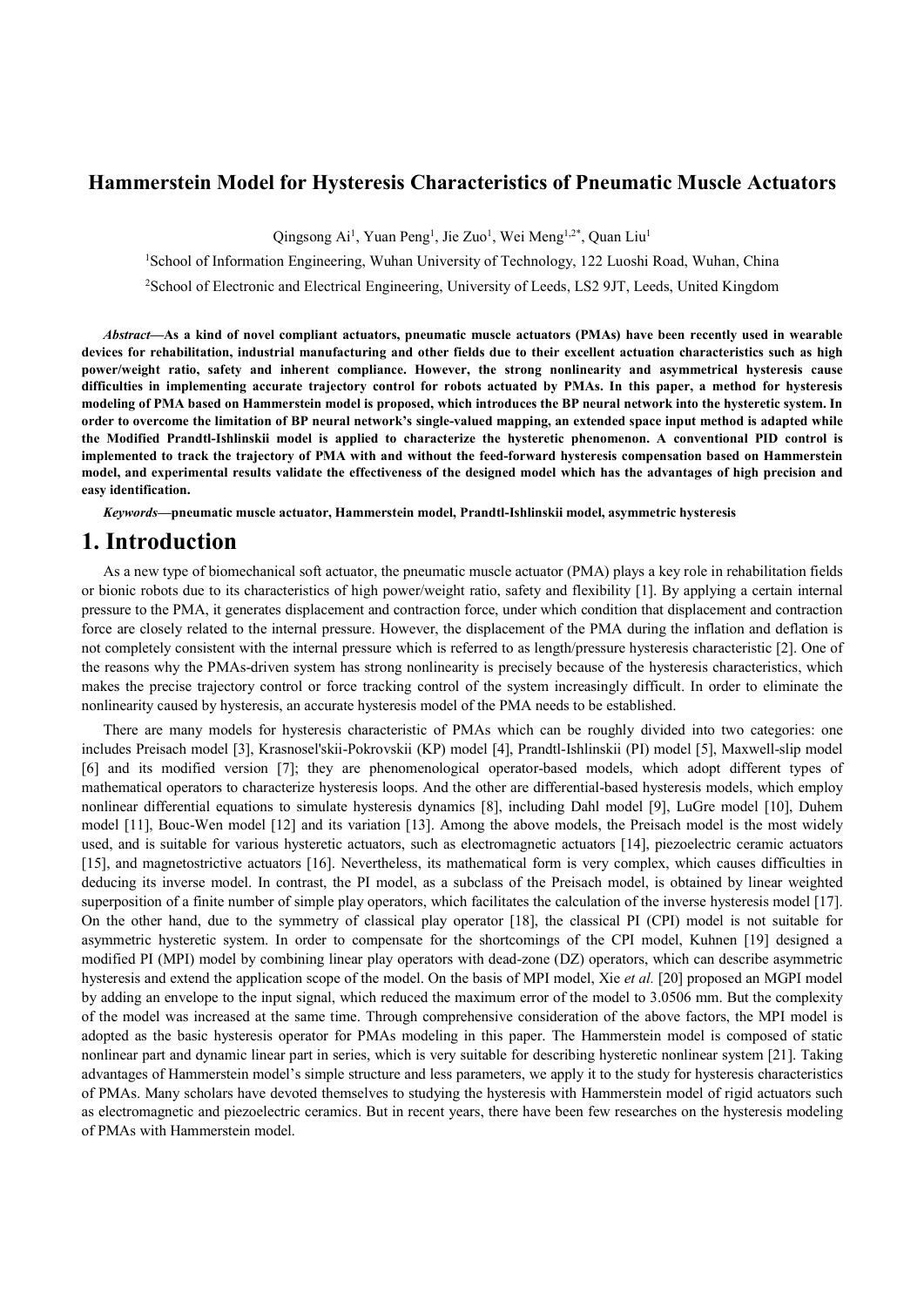Due to the development of artificial neural network and fuzzy logic, the method of applying neural network [22] to system modeling has appeared in recent years, whose single value mapping limits its application in the field of hysteretic system. In this paper, the MPI model is adopted to accomplish the mapping relationship between the input and output of hysteretic system, and then the multivalued mapping of hysteretic system is transformed into single value mapping combined with the input information, which realizes the introduction of neural network into the research of hysteretic system, and improves the accuracy of single MPI model. The structure of the Hammerstein model constructed in this paper is illustrated in Fig.1, where  $u(t)$  denotes the pressure signal of the PMA,  $x(t)$  is the output of the static nonlinear model and the input of the dynamic linear model at the same time,  $y_H(t)$  is the output of Hammerstein model, which refer to the displacement of the PMA under the corresponding pressure signal. The static nonlinear part of the model adopts BP network combined with MPI model, which can fully describe the hysteresis characteristics of PMAs and improve the accuracy of the model. And the ARX model is used as the dynamic linear part.



The configuration of this paper is organized as follows: Section 2 illustrates the principle and derivation process of Hammerstein model in detail. In Section 3, the experiments are carried out to identify the parameters of the model and verify the effectiveness of the model. The control strategy is carried out to verify the validity of the proposed model in Section 4. Section 5 draws conclusions from the current research.

# 2. Hammerstein Model

The Hammerstein model is generally divided into two parts, including the static nonlinear part and the dynamic linear part. And the former is composed of MPI model as basic hysteresis operator and BP neural network. In order to overcome the limitation of single mapping relationship between neural network input and output, a method of extending the input space dimension of neural network is utilized to obtain higher accuracy in modeling of asymmetric hysteresis characteristics. This section represents the components of the Hammerstein model in turn.

## 2.1 BP Neural Network

Artificial neural network [22] is a dynamic system formed by a combination of many neurons with strong ability of self-learning, which can achieve nonlinear fitting between input and output. Increasing attention has been paid to the neural network that is appropriate for the modeling of complex systems, among which Back Propagation (BP) neural network is the most common one.

It is known that neural network is suitable not only for mapping between signal input and signal output, but also for mapping between multiple input and multiple output. Besides, the high precision approximation capability of neural network is very suitable for the modeling of hysteretic nonlinear system. However, it is hard for BP neural network to successfully and accurately complete the mapping relationship between signal input and multiple output in hysteretic system, whihc restricts the application of BP neural network in this modeling. Through further study of hysteretic characteristics, it can be found that with the trend of the input and output of the system and the information such as the historical extreme points, it is not difficult to determine the exclusive output value which is corresponding to the input signal. In this paper, MPI model is adopted to characterize the asymmetric hysteresis phenomenon of PMAs, and to distinguish the direction and trend of hysteresis curve. The input of BP neural network composes of the input signal of the system and the output of MPI model under the corresponding input signal simultaneously, which is referred to as the expansion of the input space, and determines the unique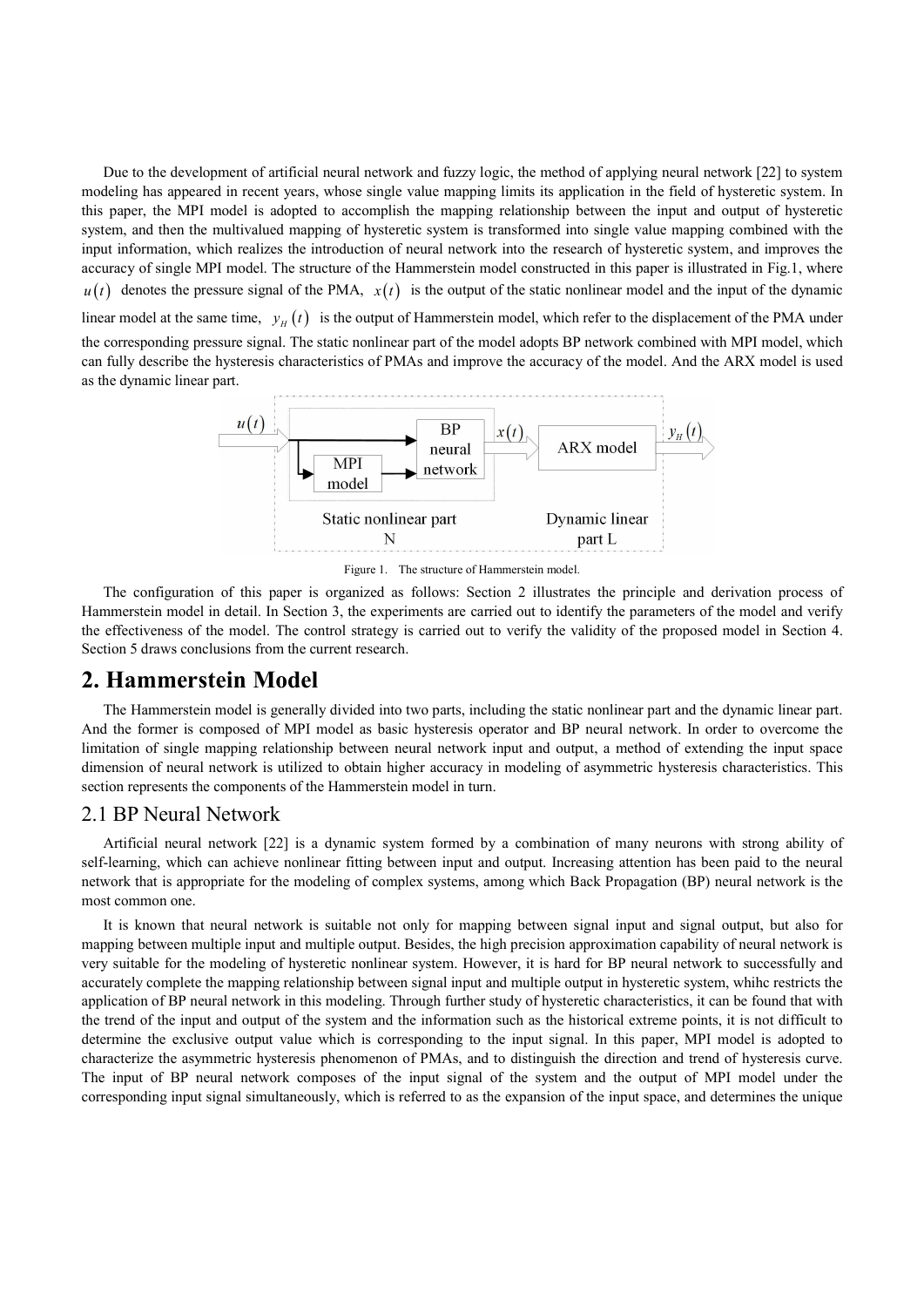output value of the hysteretic system. The MPI model and BP neural network constitute the static nonlinear part of Hammerstein model together as shown in Fig.1.

The static nonlinear model can be presented in the form of:

$$
x(t) = f[u(t), y_D(t)] \tag{1}
$$

where  $u(t)$  denotes the input signal of hysteretic system which is the pressure signal of the PMA,  $y_D(t)$  is the output of MPI model,  $f[\Box]$  represents the transmission function of BP neural network and  $x(t)$  is the output of the static nonlinear model. The structure of BP neural network is shown in Fig.2. The input layer of BP neural network is 2-dimensional array, the output layer is 1-dimensional array, and the hidden layers adopt 2 layers. The first layer includes 5 neurons, and the second layer contains 10 neurons.



Figure 2. The structure of BP neural network.

# 2.2 MPI Model

In the static nonlinear model, the MPI model is adopted to simulate the asymmetric hysteresis characteristics of PMAs. Based on the CPI model, the MPI model expends the application scope of this model by utilizing the DZ operator. The CPI model can be expressed as [23], which is shown in Fig.3:

$$
y_c(t) = \sum_{i=1}^{n} \omega_{ci} y_i(t) = \omega_c^T H_r \left[ u(t), y_o \right]
$$
 (2)

$$
y_i(t) = \max\left\{u(t) - \lambda_i, \min\left\{u(t) + \lambda_i, y_i(t-1)\right\}\right\}
$$
\n(3)

Its initial state performs as follows:

$$
y_i(0) = \max\{u(0) - \lambda_i, \min\{u(0) + \lambda_i, 0\}\}\tag{4}
$$

where  $H_r$  denotes the linear operator, n is the number of operators, u and  $y_c$  represent the input and output of CPI model, respectively.  $y_0$  denotes the initial state,  $\omega_c = [\omega_{c1}, \dots, \omega_{cn}]^T$  and  $\lambda = [\lambda_1, \dots, \lambda_n]^T$  are the weighted vector and the threshold vector. When the value of  $n$  increases, the parameters of the model which is noted to be  $2n$  increase correspondingly, which increases the difficulty of modeling. In order to reduce the unknown parameters of the model, the i th threshold and the weighted value can be set as:

$$
\begin{cases}\n\lambda_i = \beta i \\
\omega_{ci} = \delta e^{-\mu \lambda_i}\n\end{cases}
$$
\n(5)

where  $\beta$ ,  $\delta$ ,  $\mu$  are parameters obtained through experimental modeling.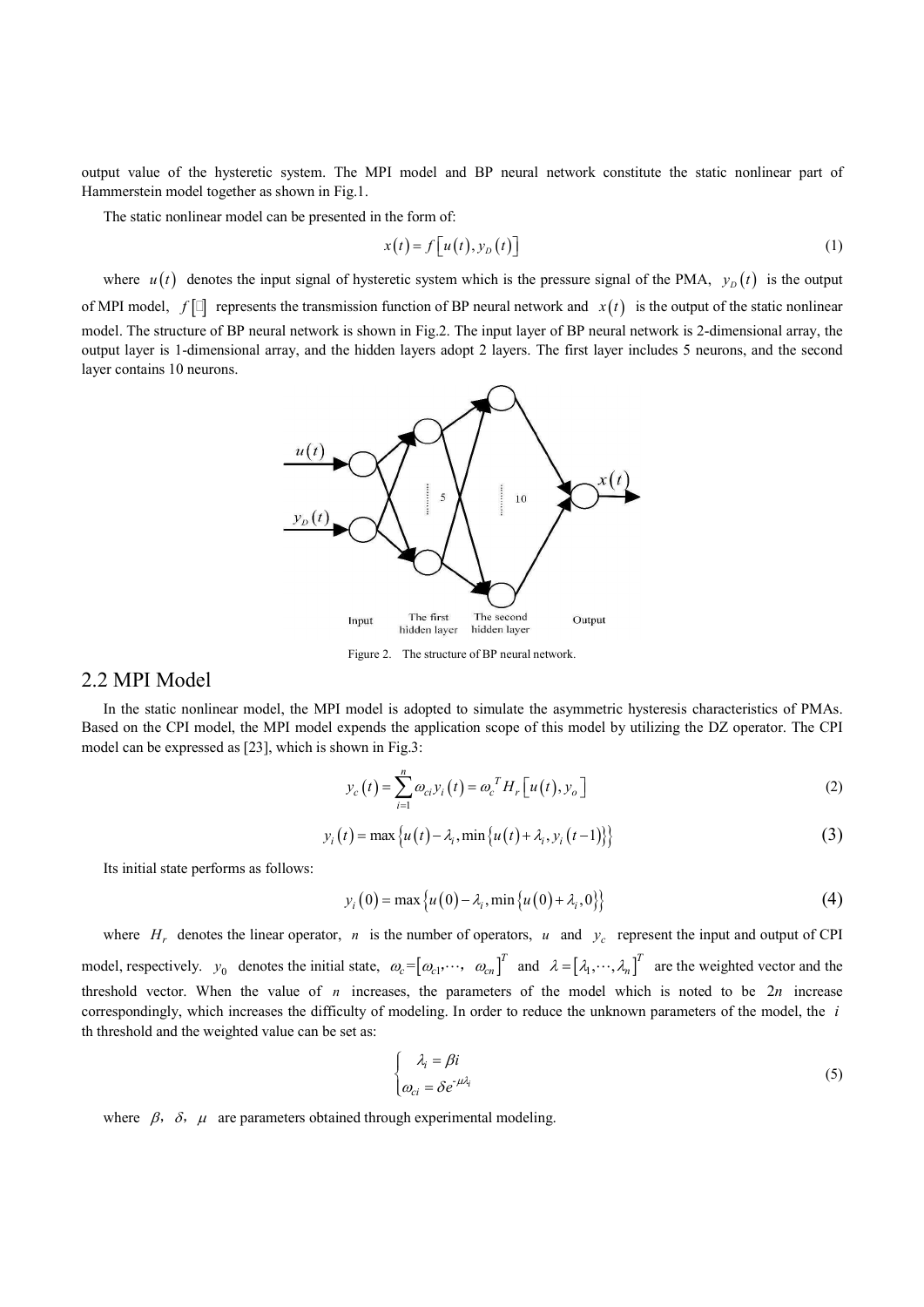The expression of DZ operator, which is shown in Fig.3, is as follow:



(b) CPI model (a) the basic play operator

Figure 3. The structure of CPI model.

Among them,  $x(t)$  and  $y(t)$  are the input and output of the DZ operator respectively, whose relationship is shown in Fig.4.  $\gamma$  denotes the threshold value of the DZ operator which can be defined as  $\gamma_j = \frac{j}{m} \max(y_c)$ ,  $j = 0,1,...,m$ , where m represents the superposition number of the DZ operators. The output of DZ model can be expressed as:

$$
y_s(t) = \omega_d^T S_{\gamma}[x](t), \omega_d = (\omega_{d0}, \omega_{d1}, \cdots, \omega_{dm})^T
$$
  
\n
$$
\gamma = (\gamma_0, \gamma_1, \cdots, \gamma_m)^T
$$
  
\n
$$
S_{\gamma}[x](t) = (S_{\gamma 0}[x](t), S_{\gamma 1}[x](t), \cdots, S_{\gamma m}[x](t))^T
$$
  
\n
$$
y(t)
$$
  
\n
$$
y(t)
$$
  
\n
$$
\gamma = 0
$$
  
\n
$$
x(t)
$$
  
\n(7)

Figure 4. The structure of DZ operator.

Substituting (2) into (5), the MPI model, which is shown in Fig.5, can be written as:

$$
y_D(t) = \Gamma[u](t) = \omega_d^T S_\gamma \left[\omega_c^T H_r(u, y_0)\right](t)
$$
\n(8)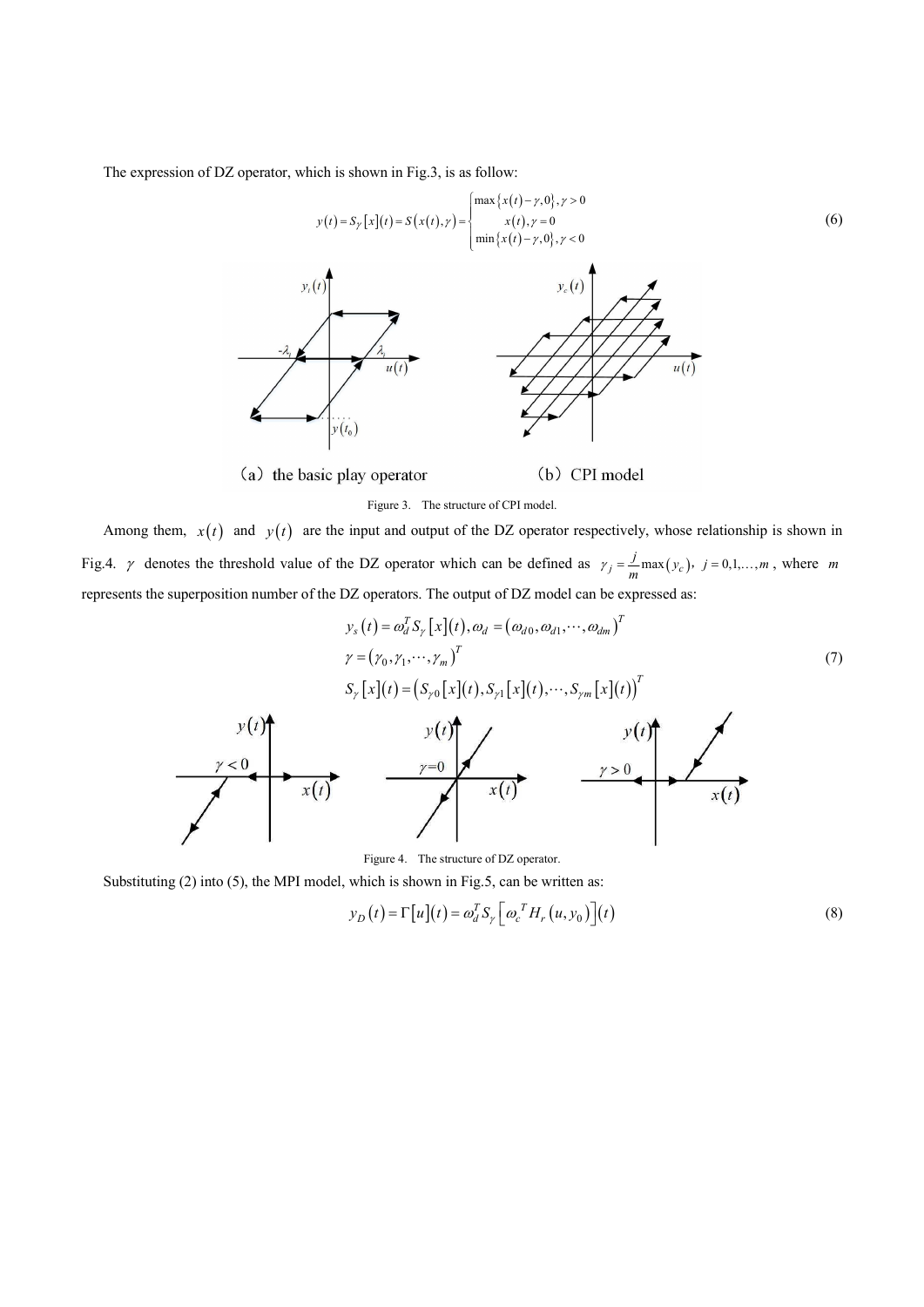

Figure 5. The structure of MPI model.

## 2.3 ARX Model

The AutoRegressive eXogenous (ARX) model is a rational transfer function model, which is widely used in system identification. In this paper, it is used to represent the dynamic linear part of Hammerstein model. ARX mathematical expression is as follows:

$$
A(z)y(t) = B(z)x(t)
$$
\n(9)

$$
H(z) = \frac{B(z)}{A(z)}
$$
\n(10)

where  $x(t)$  and  $y(t)$  are the input and output of the model respectively,  $A(z)$ ,  $B(z)$  are the polynomial to be solved, and  $H(Z)$  denotes the transfer function of the ARX model. The Hammerstein model can be expressed as:

$$
y_H(t) = H(z) \cdot f\Big[ u(t), \omega_d^T S_d \Big[ \omega_c^T H_r(u, y_0) \Big] (t) \Big]
$$
 (11)

Moreover, the inverse Hammerstein model can be obtained from the inverse MPI model shown in equation (12)

$$
u(t) = \omega_c^{\prime T} H'_r \left[ \omega_d^{\prime T} S'_r \left( y_D \right) \right] (t) \tag{12}
$$

$$
u(t) = f'\left[y_H(t)\mathbb{H}\left(z\right)^{-1}, \omega_c^{\prime T} H_r'\left[\omega_d^{\prime T} S_r'\left(y_D\right)\right](t)\right] \tag{13}
$$

$$
\begin{cases}\n\lambda'_{i} = \lambda_{i} + \sum_{j=1}^{i-1} \omega_{cj} (\lambda_{i} - \lambda_{j}), i = 0, 1, \cdots, n \\
\omega'_{ci} = \frac{-\omega_{ci}}{\left(1 + \sum_{j=1}^{i} \omega_{ci}\right) \left(1 + \sum_{j=1}^{i-1} \omega_{ci}\right)}, i = 0, 1, \cdots, n \\
\gamma'_{j} = \sum_{k=0}^{j} \omega_{dk} (\gamma_{j} - \gamma_{k}), j = 0, 1, \cdots, m \\
\omega'_{dj} = \frac{-\omega_{dj}}{\left(\sum_{k=0}^{j} \omega_{dk}\right) \left(\sum_{k=0}^{j-1} \omega_{dk}\right)}, j = 0, 1, \cdots, m\n\end{cases}
$$
\n(14)

# 3 Hysteresis Characteristics of PAMs

## 3.1 Experiment Platform

The length/pressure hysteresis characteristics of PMAs can be identified by isobaric experiment, with the hardware configuration as shown in Fig.6. It includes PMA (FESTO DMSP-20-400N), displacement transducer (MLO-POT-TLF), load cell, air proportional valve (ITV 2050-212N), A/D and D/A data acquisition card, host computer and air pump. One end of the PMA, which is connected to the trachea, is fixed to the base and the other end is connected to the external load. The internal pressure of the PMA is controlled by an air proportional valve. The displacement of the PMA are measured by a displacement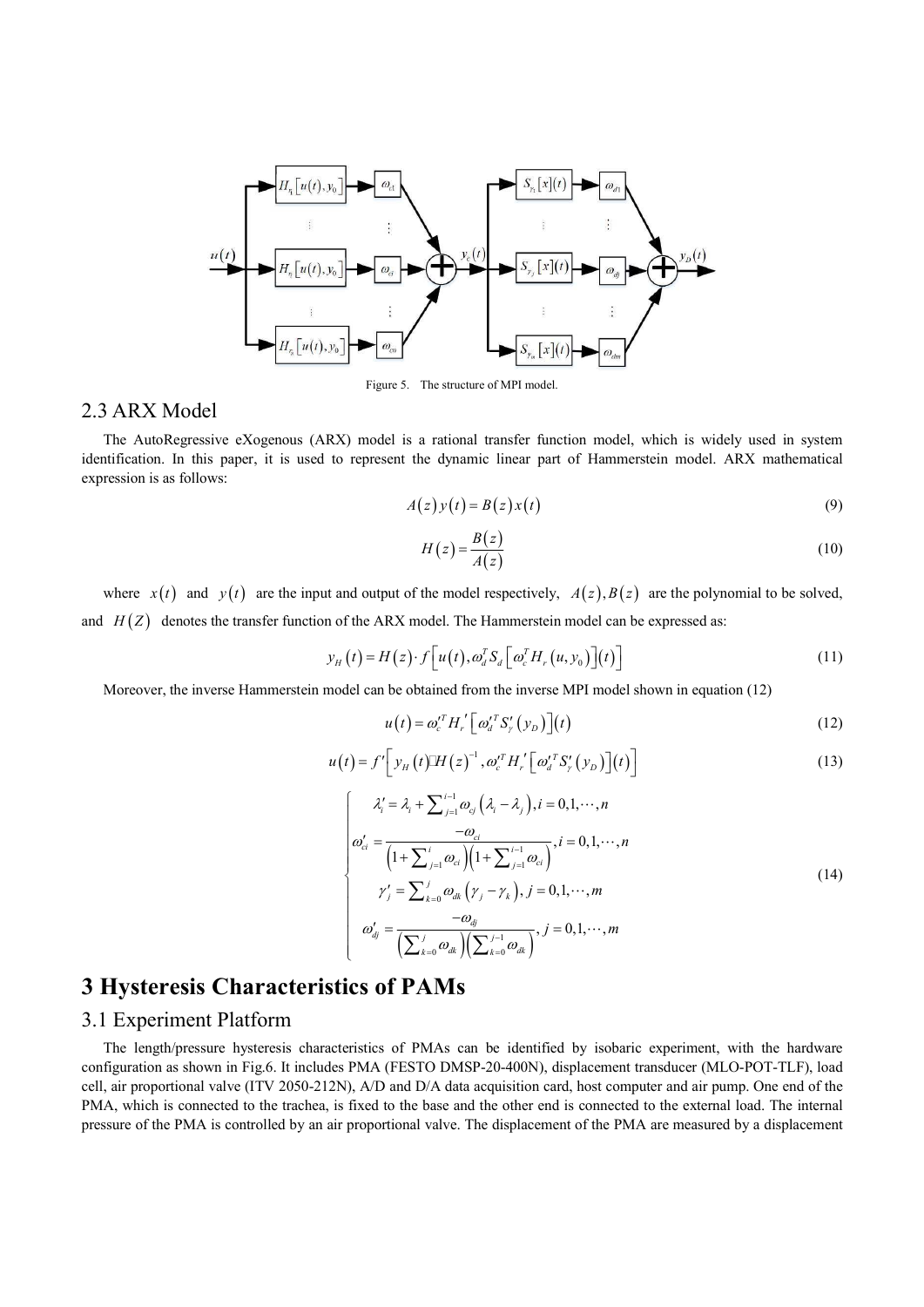transducer, and the sensing data are collected and then transmitted to the host computer through A/D data acquisition card. And then through the conversion of D/A data, the control signal from the host computer performs as the input signal of the proportional value, which changes the internal pressure of the PMA. The length/pressure hysteresis characteristics can be obtained according to the displacement data under different pressure.



Figure 6. The experimental platform for PMA.

The experimental steps are as follows: In the initial state, the internal pressure and the displacement of the PMA are both zero, and the PMA is at the initial length. The control signal derives from different triangular waveforms with different amplitudes, whose amplitudes increases gradually from 0 bar to 4 bar ( $1bar = 1 \times 10^5 Pa$ ) with each step of 1 bar. Through recording the position information of the PMA during the experiment, the relationship of length/air pressure hysteresis under different pressure is obtained. Subsequently, by changing the external load of the PMA, the relationship between length/pressure hysteresis of PMA and external load can be obtained through experimental data.

### 3.2 Length/Pressure Hysteresis Phenomenon

After comprehensive analysis of experimental data, the length/pressure hysteresis curve can be obtained which is depicted in Fig.7 under the zero load condition. Fig.7 (a) illustrates the hysteresis curve through repeated experiments, which suggests that the system exits dithering error and there may be contingency in a single experiment. Therefore, the mean value calculated from multiple sets of experimental data is set to represent its hysteresis characteristics as shown in Fig.7 (b). Fig.8 (a)-(d) illustrate the hysteresis curves with external load of 1.5 kg, 3.5 kg, 5.5 kg and 7.5 kg respectively. The hysteresis curves with different external load at the same pressure are compared in Fig.9.



As can be clearly seen form Fig.7, the displacements of the PMA under the same internal pressure during inflation and deflation are different, which is referred to as a hysteresis loop. The hysteresis loop formed under the maximum input pressure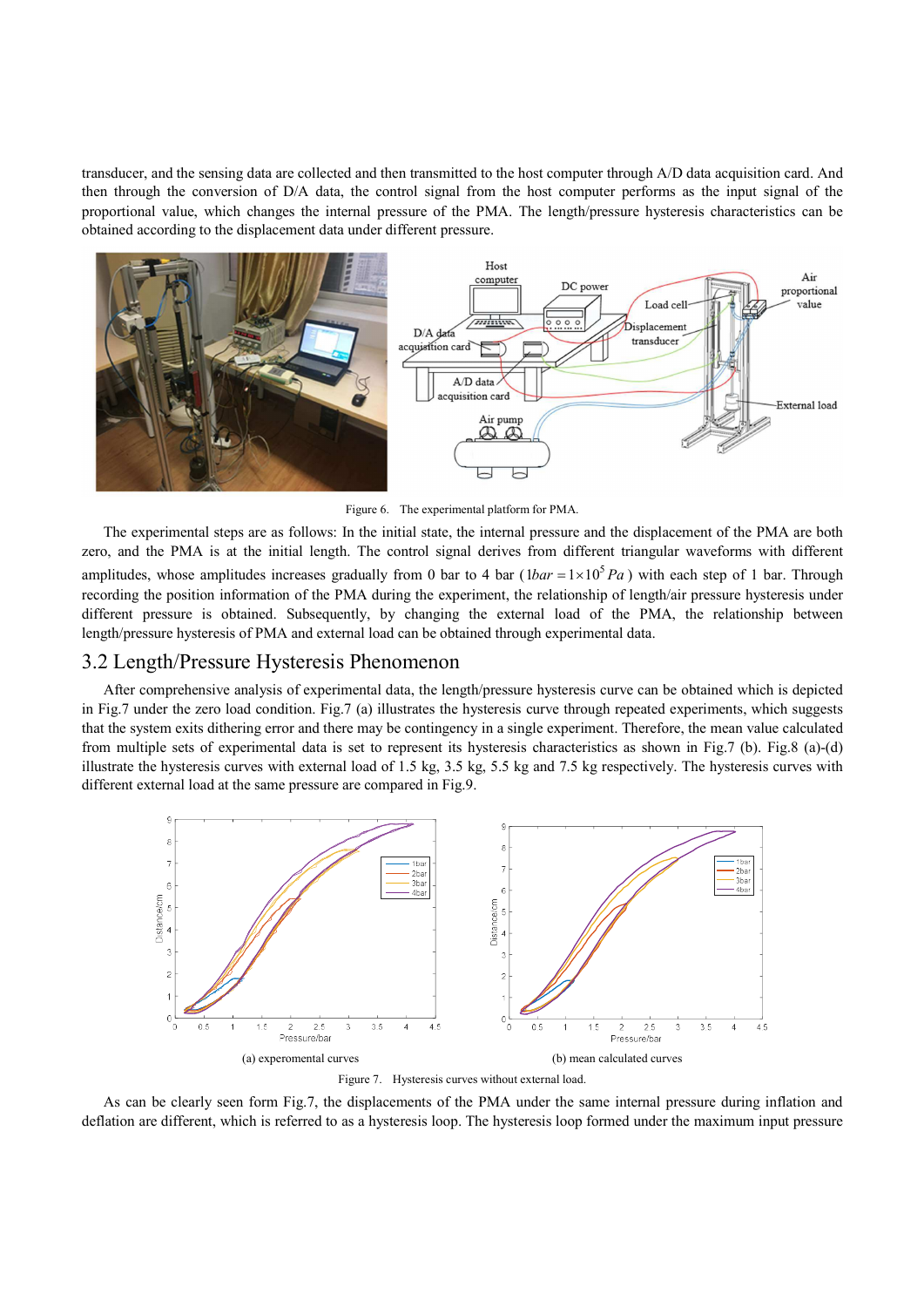signal is called the main loop, in which the loops are called the secondary loops. The measured data of the main loop are used to identify the parameters of the Hammerstein model. The hysteresis curve trend under different external loads shown in Fig.8 is consistent with the hysteresis curve without external load, indicating that the external load does not change the inherent hysteresis curve of the PMA.



Sarosi et al. [24] established the static contraction model and designed a function simulation for the force generated by PMAs. The contraction force was calculated by the internal pressure and contraction rate of PMAs which can be presented as:

$$
F(p,\varepsilon) = (p+a) \cdot e^{b \cdot \varepsilon} + c \cdot p \cdot \varepsilon + d \cdot p + e \tag{15}
$$

$$
p(\varepsilon, F) = \frac{F - a \cdot e^{b \cdot \varepsilon} - e}{e^{b \cdot \varepsilon} + c \cdot \varepsilon + d}
$$
 (16)

Among them,  $F, p, \varepsilon$  represent the contraction force, the internal pressure and contraction rate of a PMA respectively, and  $a, b, c, d, e$  are the model parameters to be solved. When the displacement of the PMA remains constant, the pressure increases with the increase of the contraction force. Fig.9 compares the hysteresis curves with different external load at the same pressure of 4 bar and points out that under the same displacement, the greater the external load, the greater the pressure value. This phenomenon can be satisfied both during the process of inflation and deflation. In this experiment, different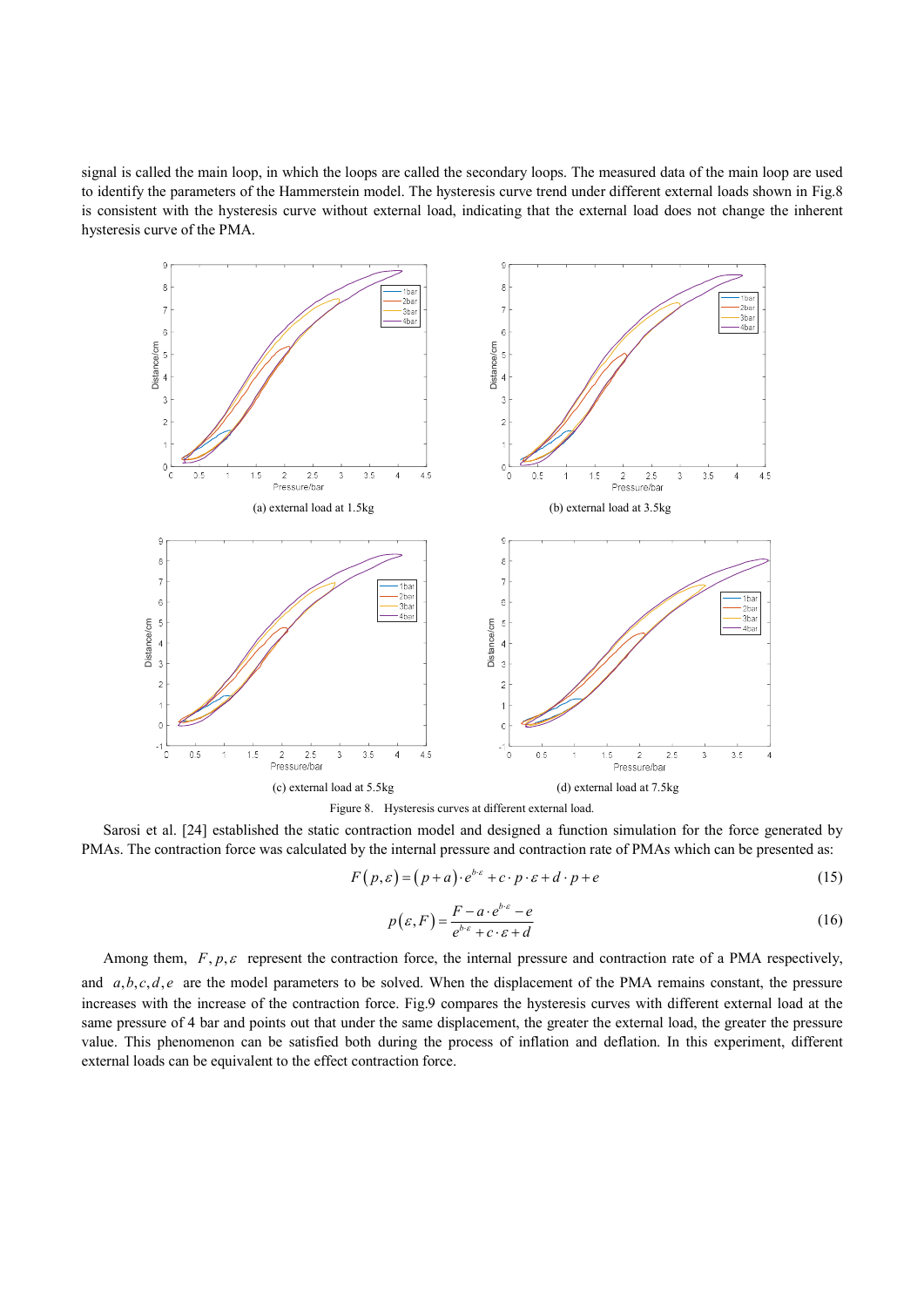

Figure 9. Hysteresis curves with different external loads at 4 bar.

## 3.3 Model Identification and Validation

$$
H(z) = \frac{0.9845z - 0.4851}{z^2 - 0.5243z - 1.2471}
$$
\n(17)

|                                                                                                                                                                                                                                                                                                                                                                                                                                                                                                                                                                                                                                                                                                                                                                                           |               |              | Distance/cm<br>4 |          |                                                          |                |                     |                                                                     | .3.5kg<br>$-5.5kg$<br>$-7.5kg$ |        |           |      |
|-------------------------------------------------------------------------------------------------------------------------------------------------------------------------------------------------------------------------------------------------------------------------------------------------------------------------------------------------------------------------------------------------------------------------------------------------------------------------------------------------------------------------------------------------------------------------------------------------------------------------------------------------------------------------------------------------------------------------------------------------------------------------------------------|---------------|--------------|------------------|----------|----------------------------------------------------------|----------------|---------------------|---------------------------------------------------------------------|--------------------------------|--------|-----------|------|
|                                                                                                                                                                                                                                                                                                                                                                                                                                                                                                                                                                                                                                                                                                                                                                                           |               |              | 2<br>$\circ$     |          |                                                          |                |                     |                                                                     |                                |        |           |      |
|                                                                                                                                                                                                                                                                                                                                                                                                                                                                                                                                                                                                                                                                                                                                                                                           |               |              | $-2$<br>$\circ$  | 0.5      | $\overline{1}$<br>1.5                                    | $\mathbf{2}$   | 2.5<br>Pressure/bar | 3<br>3.5                                                            | $\overline{4}$                 | 4.5    |           |      |
|                                                                                                                                                                                                                                                                                                                                                                                                                                                                                                                                                                                                                                                                                                                                                                                           |               |              |                  |          |                                                          |                |                     | Figure 9. Hysteresis curves with different external loads at 4 bar. |                                |        |           |      |
| 3.3 Model Identification and Validation                                                                                                                                                                                                                                                                                                                                                                                                                                                                                                                                                                                                                                                                                                                                                   |               |              |                  |          |                                                          |                |                     |                                                                     |                                |        |           |      |
| The inherent high nonlinearity, time-varying and hysteresis of the PMA cause difficulties in parameter identification. The<br>nonlinear least squares algorithm is widely used in parameter estimation, which can find the optimal coefficient by minimizing<br>the weighted cost function of the measured data [22].                                                                                                                                                                                                                                                                                                                                                                                                                                                                     |               |              |                  |          |                                                          |                |                     |                                                                     |                                |        |           |      |
| The Hammerstein model consists of two parts, so it is necessary to identify the MPI model and ARX model separately in<br>two steps. Firstly, the identification of the static hysteretic nonlinear module, which is mainly referred to MPI model, is carried<br>out. An input signal with a frequency of 0.05 HZ is given on the experimental platform, and the position information of a PMA<br>is collected. The parameters of MPI model are identified by the least squares method, under which condition the dynamic<br>linear module is equal to 1. Afterwards, the parameters of dynamic linear module are identified. The order of ARX model is<br>mainly determined by using AIC (Akaike's information criterion) and the order of this system is determined to be the best at 2. |               |              |                  |          |                                                          |                |                     |                                                                     |                                |        |           |      |
| It should be pointed out that the more the play operators and the DZ operators, the higher the accuracy of the MPI model,<br>but at the same time, more calculations are needed. After comprehensive consideration, this experiment takes 20 play operators<br>and 20 DZ operators, and the results of parameter identification are shown in Table 1 and 2. The identification results of ARX<br>model are as follows:                                                                                                                                                                                                                                                                                                                                                                    |               |              |                  |          |                                                          |                |                     |                                                                     |                                |        |           |      |
|                                                                                                                                                                                                                                                                                                                                                                                                                                                                                                                                                                                                                                                                                                                                                                                           |               |              |                  |          | $H(z) = \frac{0.9845z - 0.4851}{z^2 - 0.5243z - 1.2471}$ |                |                     |                                                                     |                                |        |           | (17) |
|                                                                                                                                                                                                                                                                                                                                                                                                                                                                                                                                                                                                                                                                                                                                                                                           |               |              |                  |          |                                                          |                |                     | Table 1. Parameter identification results of MPI model              |                                |        |           |      |
|                                                                                                                                                                                                                                                                                                                                                                                                                                                                                                                                                                                                                                                                                                                                                                                           |               |              |                  |          | $\beta$                                                  |                | $\delta$            | $\mu$                                                               |                                |        |           |      |
|                                                                                                                                                                                                                                                                                                                                                                                                                                                                                                                                                                                                                                                                                                                                                                                           |               |              |                  |          | 0.0766                                                   |                | 0.8335              | 4.8410                                                              |                                |        |           |      |
|                                                                                                                                                                                                                                                                                                                                                                                                                                                                                                                                                                                                                                                                                                                                                                                           |               |              |                  |          |                                                          |                |                     | Table 2. Parameter identification of DZ model                       |                                |        |           |      |
|                                                                                                                                                                                                                                                                                                                                                                                                                                                                                                                                                                                                                                                                                                                                                                                           | i             | $\mathbf{1}$ | $\overline{c}$   | 3        | 4                                                        | 5              | 6                   | 7                                                                   | 8                              | 9      | 10        |      |
|                                                                                                                                                                                                                                                                                                                                                                                                                                                                                                                                                                                                                                                                                                                                                                                           | $\omega_{di}$ | 0.102        | 0.17<br>75       | 0.0792   | 0.04<br>52                                               | 0.11<br>30     | 0.12<br>96          | $-0.113$                                                            | $-0.013$                       | 0.0377 | $-0.0812$ |      |
|                                                                                                                                                                                                                                                                                                                                                                                                                                                                                                                                                                                                                                                                                                                                                                                           | i             | 11           | 12               | 13       | 14                                                       | 15             | 16                  | 17                                                                  | 18                             | 19     | 20        |      |
|                                                                                                                                                                                                                                                                                                                                                                                                                                                                                                                                                                                                                                                                                                                                                                                           | $\omega_{di}$ | $-0.042$     | 0.01<br>5        | $-0.055$ | 0.06<br>8                                                | $0.01\,$<br>71 | 0.01<br>58          | $-0.032$                                                            | $-0.023$                       | 0.0168 | $-0.0129$ |      |
| To fully confirm the effectiveness of the proposed model, the results of experimental verification of MPI model and<br>Hammerstein model are respectively illustrated in Fig.10 and Fig.11, which compare the simulation results with the<br>experimental length/hysteresis curve of PMA. From Fig.10 (a), it can be intuitively seen that the fitting effect of the MPI                                                                                                                                                                                                                                                                                                                                                                                                                  |               |              |                  |          |                                                          |                |                     |                                                                     |                                |        |           |      |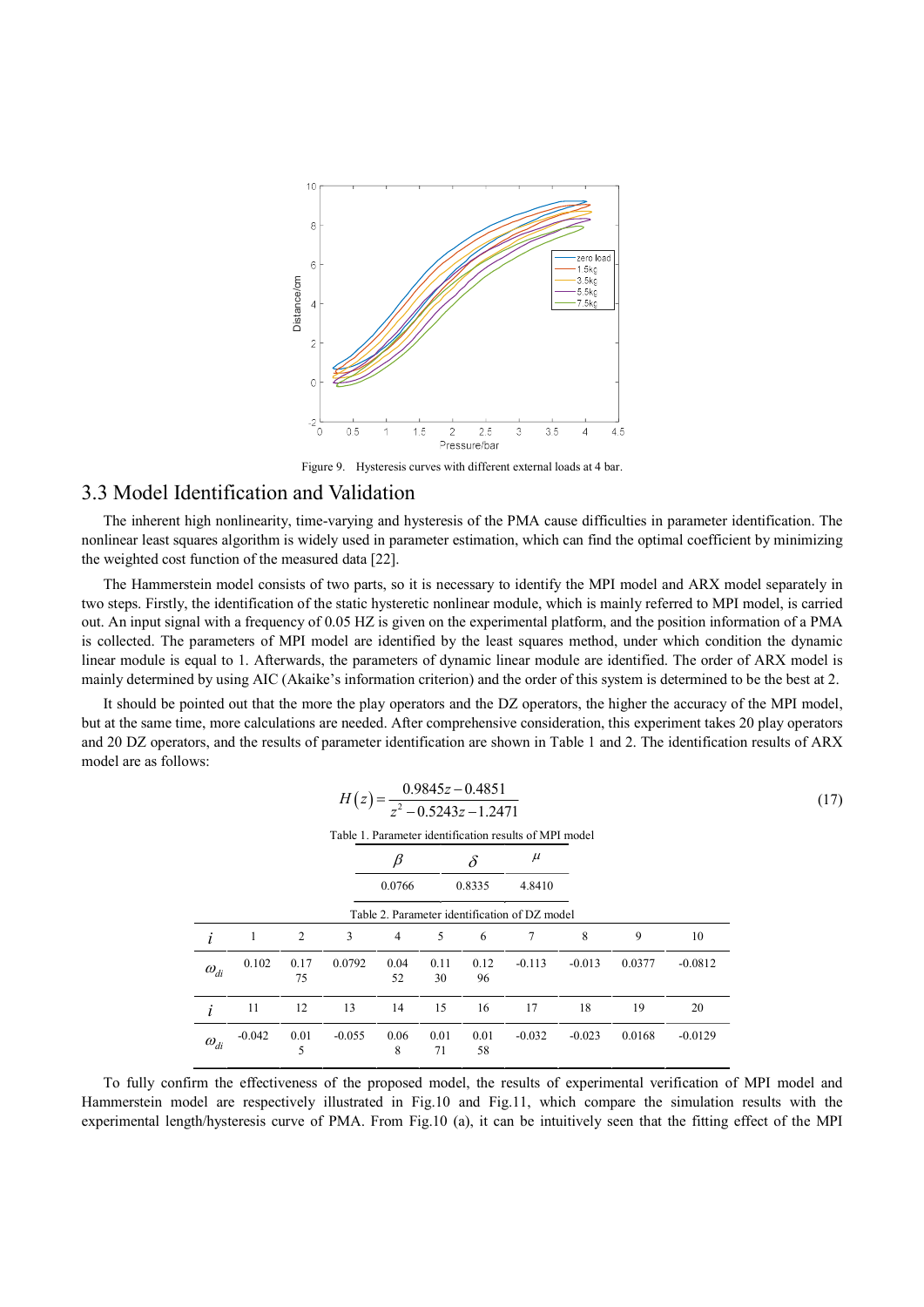model is not good and the maximum error reaches 0.8524cm. There exists a bit large modeling error in fitting hysteresis characteristic curve using MPI model as shown in Fig.10 (b) which is almost 10 times bigger than modeling error of Hammerstein model. On the other hand, it can be seen from Fig.11 (a) that the model simulation and experimental curves fit perfect which means that the Hammerstein model performs excellently in characterizing the hysteresis of PMAs. In order to eliminate the contingency in a single experimental result, 20 sets of experimental data are taken and corresponding model simulations are compared to obtain the mean absolute error (MAE) under each input pressure and the standard deviation (STD) which denotes the degree of deviation from the mean value, which are shown in Fig.11 (b). From Fig.11 (b), we can know that the maximum MAE under input pressure values is 0.438 mm, and the maximum deviation from the average value is no more than 0.8 mm. In the literature [20] mentioned in the Introduction, the MGPI model is used to simulate the hysteresis characteristics of a PMA, and the maximum error reaches 3.0506 mm, which further proves the validity of the Hammerstein model for high-precision modeling for hysteresis characteristics of PMAs. Comparing Fig.10 with Fig.11, it is clear that the BP neural network plays an importance role in the structure of Hammerstein model because of its high precision approximation capability.



Figure 11. Model validation result of Hammerstein model.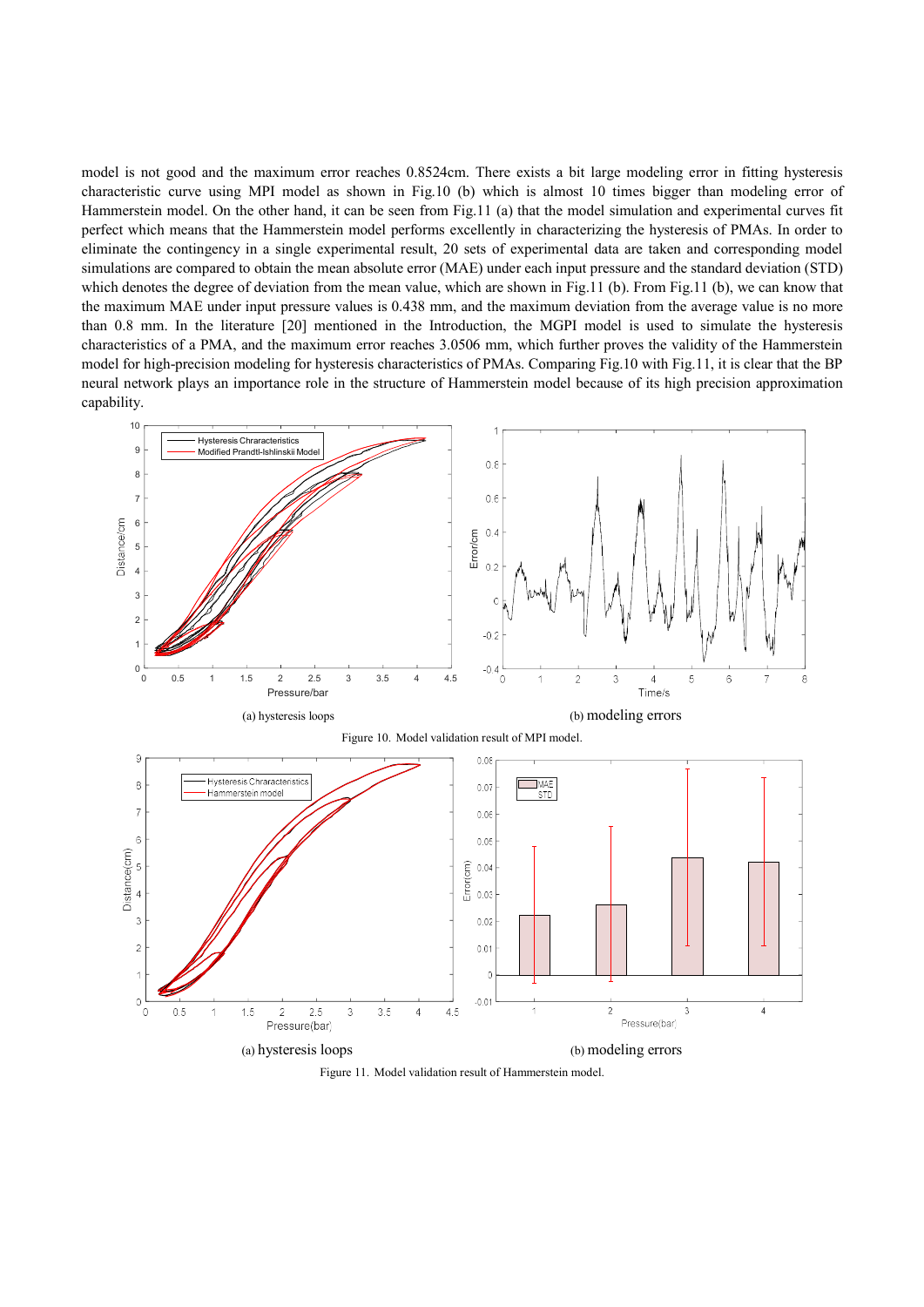# 4. Model-based Control Experiment

To further illustrate the effect of the Hammerstein model, the feed-forward compensation based on the inverse Hammerstein model is adapted in the trajectory tracking control of PMA with PID control strategy, whose configuration is shown in Fig.12.

# 4.1 Controller design

A conventional PID control [25] is implemented to track the trajectory of PMA with the feed-forward hysteresis compensation which is designed to reduce the influence of the hysteresis characteristics. The inverse Hammerstein model maps the desired trajectory  $y_H$  into the desired pressure  $P_H$  for a PMA, which is then applied to the air proportional value as control signal. Therefore, the actual trajectory  $y_A$  can be collected and compared with the desired trajectory  $y_H$ . In this paper, the gains of the PID control included in the feedback loop are set in Table 3.



# 4.2 Experimental results

In order to testify the performance of the proposed control strategy and the effect of the hysteresis compensation based on the inverse Hammerstein model, the experiments on trajectory tracking control with and without the hysteresis compensator for a PMA is implemented and compared later. The desired tracking signal is designed as:

$$
y_d(t) = A\sin(2\pi ft) + H\tag{18}
$$

where  $A, f, H$  are the amplitude, the frequency and offset of the desired tracking signal, respectively, which are given in Table 4.

| Table 4. Parameters of sinusoidal signal |       |       |  |  |  |
|------------------------------------------|-------|-------|--|--|--|
| A[cm]                                    | f[Hz] | H[cm] |  |  |  |
|                                          | 0.2   |       |  |  |  |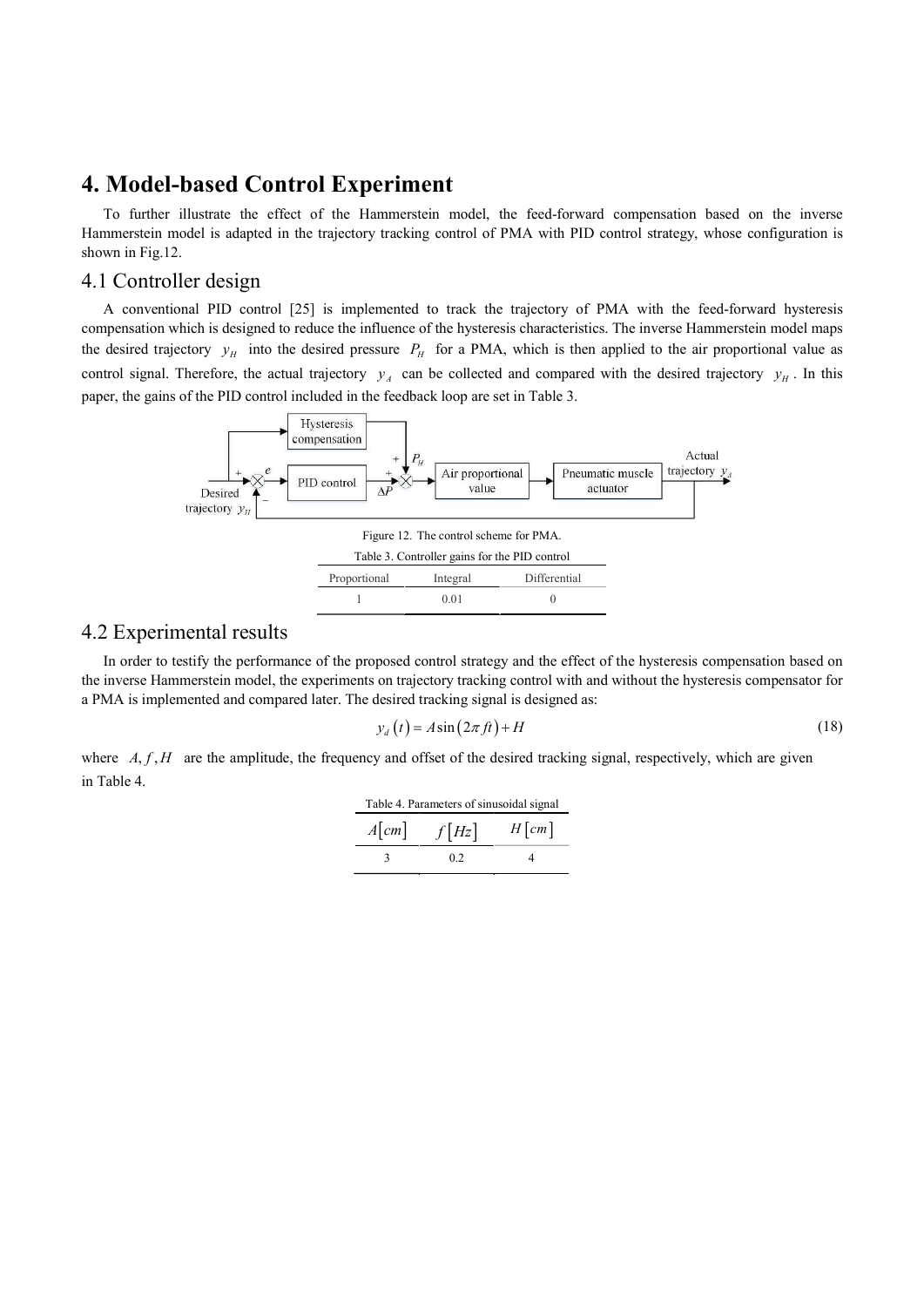

(a) tracking responds (b) tracking error Figure 14. Results for the trajectory tracking control of the PMA witH the hysteresis compensation.

 $\,$  8  $\,$ 

 $\circ$  $10$ 

 $\overline{c}$ 

 $\overline{1}$  $\circ$ 

.<br>O

 $\overline{1}$  $\overline{2}$  $\mathsf 3$   $\overline{4}$ 

5  $6\phantom{1}6$  $\overline{7}$ 

Time/s

Distance/cm

 $-0.05$ 

 $-0$ 

 $-0.15$ 

0

 $\overline{1}$  $\overline{\mathbf{c}}$  3  $\overline{4}$   $\sqrt{5}$  $\epsilon$ 

Time/s

 $\hbox{ }^{\rm 9}$ 

 $10$ 

8

Distance/cm  $\circ$ 

Given the desired tracking signal, the results of the trajectory tracking control without and with the feed-forward hysteresis compensation based on the Hammerstein model are shown in Fig.13 and 14 respectively. Table 5 lists the statics of the trajectory tracking error. It is obvious that the tracking errors become a bit larger at peaks and troughs than that at other parts of the trajectory for both conditions. Nevertheless, by adding the hysteresis compensation into the control scheme, the performance of the trajectory tracking control becomes much better not only at peaks and troughs, but also the other parts of the trajectory achieve a more smooth movement than that of the trajectory under conventional PID control.

| Table 5. The tracking errors of sinusoidal trajectory |                                     |                                        |                              |  |  |  |
|-------------------------------------------------------|-------------------------------------|----------------------------------------|------------------------------|--|--|--|
|                                                       | Maximum error<br>$\lceil cm \rceil$ | Mean absolute error<br>cm <sub>l</sub> | RMS error $\lceil cm \rceil$ |  |  |  |
| <b>PID</b>                                            | 0.2952                              | 0.0665                                 | 0.0861                       |  |  |  |
| $PID + feed-forward$                                  | 0.1319                              | 0.0359                                 | 0.0445                       |  |  |  |

It can be seen from Fig.10 and 13 that the error in the trajectory tracking control is larger than that of the simulation of the proposed model. The reason why tracking error increases compared with model error is because there exit uncertainties such as system interference under dynamic condition, moreover, the hysteresis characteristics of PMAs become more complicated. From the numerical results as shown in Table 5, it is clear that the maximal error is 0.1319 cm, the mean absolute error is 0.0359 cm and the RMS error is only 0.0445 cm, which are much smaller than those in the PID control without the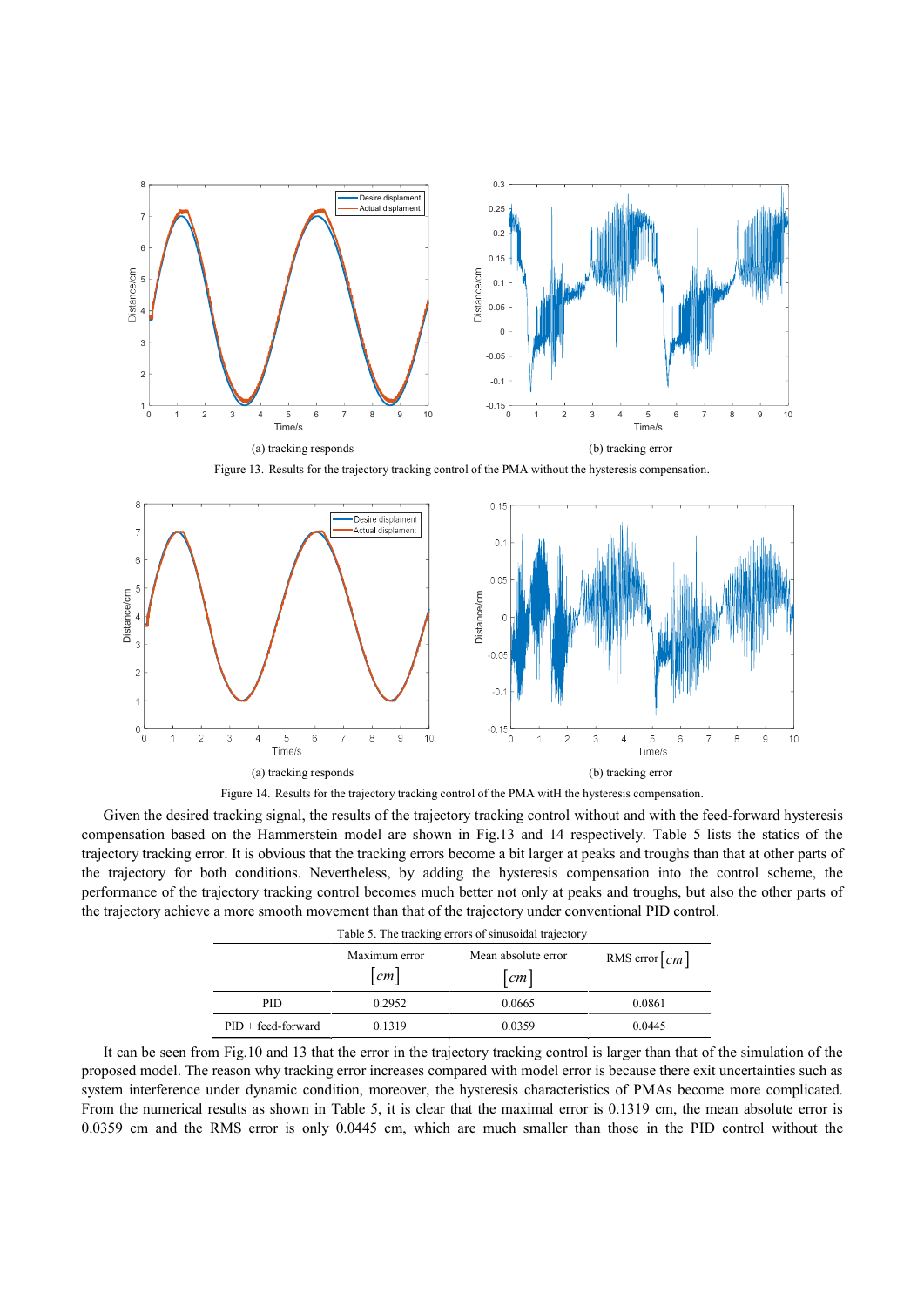feed-forward compensator, and meanwhile are also about as half as small as those in the literature [25] under the same control scheme with the hysteresis compensation. The generalized PI (GPI) model is designed to perform as hysteresis compensation in the trajectory tracking control in literature [25]. Form experimental results, the Hammerstein model performs better in compensating the influence of length/pressure hysteresis than the GPI model under same condition.

# 5. Conclusion

In this paper, a Hammerstein model is presented to characterize the asymmetric length/pressure hysteresis of PMAs. The proposed MPI model combines the linear play operator with the DZ operator, which extends the application of the CPI model and is suitable for representing the asymmetric hysteresis characteristics. Simultaneously utilizing the input signal of hysteresis system and the output of MPI model as the input of BP neural network, the limitation for single-valued mapping of neural network is successfully overcome, and the high-precision approximation ability of neural network is introduced into the research of hysteresis modeling of PMAs, which improves the accuracy of the model while improving the self-learning ability of the model. In order to verify the effect of the model, a conventional PID control with hysteresis compensation is carried out. And the trajectory tracking results demonstrate that the Hammerstein model and its inversion can realize high accuracy in both model simulation and trajectory control, which is significant for the applications driven by PMAs.

In order to prevent secondary injury of patients, the assistant motion of the rehabilitation robot driven by PMAs is carried out at low frequency. Therefore, it is reasonable to study the hysteresis characteristics of PMAs under quasi-static conditions. Under dynamic conditions, not only the hysteresis characteristics of PMAs will become more complicated, but also the uncertainties such as system interference will appear in real-time application, making it impossible to establish its accurate model. Moreover, there exit dithering and creep during the trajectory tracking control. Therefore, it is necessary to achieve a more intelligent control method to solve the above problems. In the future, we will focus on the control method and develop a strong robust controller to achieve more accurate trajectory control of PMAs.

## Acknowledgment

This work was supported by the National Natural Science Foundation of China under Grants 51705381 and 51675389 and Nature Science Foundation of Hubei Province (2017CFB428) and Overseas S&T Cooperation.

# References

- [1] Meng W, Liu Q, Zhou Z, et al. Recent development of mechanisms and control strategies for robot-assisted lower limb rehabilitation. Mechatronics, 2015, 31:132-145.
- [2] T Takashima K, Rossiter J, Mukai T. McKibben artificial muscle using shape-memory polymer. Sensors and Actuators A: Physical, 2010, 164(1-2):116-124.
- [3] Zhang B, Gupta B, Ducharne B, et al. Preisach\"s Model Extended With Dynamic Fractional Derivation Contribution. IEEE Transactions on Magnetics, 2017:1-4.
- [4] Zhou M, He S, Hu B, et al. Modified KP Model for Hysteresis of Magnetic Shape Memory Alloy Actuator. Iete Technical Review, 2015, 32(1):29-36.
- [5] Xie S, Mei J, Liu H, et al. Motion Control of Pneumatic Muscle Actuator Using Fast Switching Valve// Mechanism and Machine Science. Springer Singapore, 2017.
- [6] Vo-Minh T, Tjahjowidodo T, Ramon H, et al. A New Approach to Modeling Hysteresis in a Pneumatic Artificial Muscle Using The Maxwell-Slip Model. IEEE/ASME Transactions on Mechatronics, 2011, 16(1):177-186.
- [7] Y Ompusunggu A P, Sas P, Van Brussel H. Modeling and simulation of the engagement dynamics of a wet friction clutch system subjected to degradation: An application to condition monitoring and prognostics. Mechatronics, 2013, 23(6):700-712.
- [8] Lin C J, Lin C R, Yu S K, et al. Hysteresis modeling and tracking control for a dual pneumatic artificial muscle system using Prandtl–Ishlinskii model. Mechatronics, 2015, 28:35-45.
- [9] Prakash M, Shome S K, Pradhan S, et al. A comparison of dithers for hysteresis alleviation in dahl model based piezoelectric actuator// 2013 International Conference on Control, Automation, Robotics and Embedded Systems (CARE). IEEE, 2014.
- [10]Ruderman, Michael. Presliding hysteresis damping of LuGre and Maxwell-slip friction models. Mechatronics, 2015, 30:S0957415815001221.
- [11]Lin C J, Lin P T. Tracking control of a biaxial piezo-actuated positioning stage using generalized Duhem model. Computers & Mathematics with Applications, 2012, 64(5):766-787.